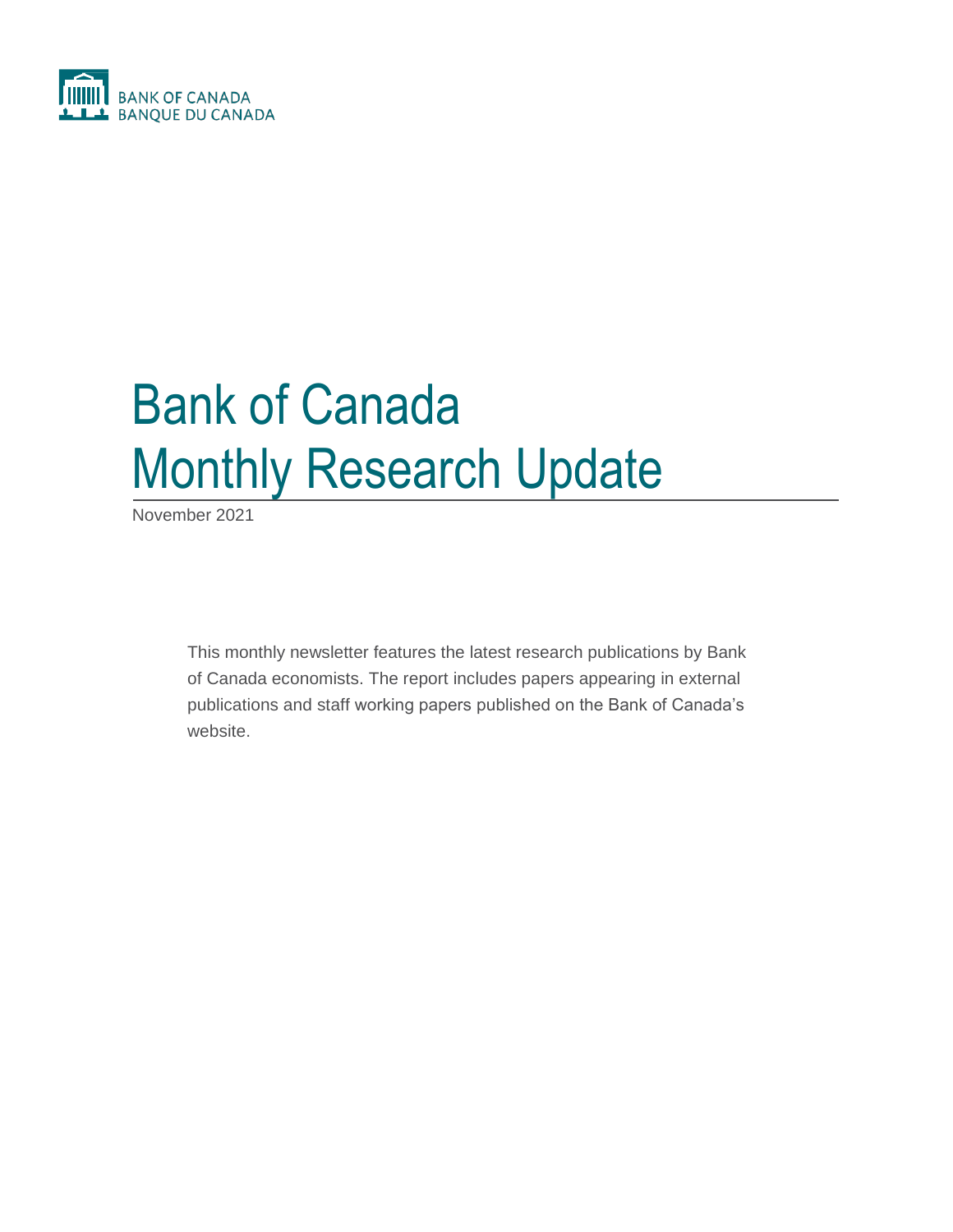# **PUBLISHED PAPERS**

#### **In-Press**

Matveev, Dmitry, ["Time-Consistent Management of a Liquidity Trap with](https://onlinelibrary.wiley.com/doi/10.1111/jmcb.12820)  [Government Debt",](https://onlinelibrary.wiley.com/doi/10.1111/jmcb.12820) Journal of Money, Credit and Banking, Vol 53(8): 2129-2165, November 2021

#### **Forthcoming**

- Woodford, Michael & Xie, Yinxi, ["Fiscal and monetary stabilization](https://www.sciencedirect.com/science/article/pii/S0304393221001240)  [policy at the zero lower bound: Consequences of limited](https://www.sciencedirect.com/science/article/pii/S0304393221001240)  [foresight",](https://www.sciencedirect.com/science/article/pii/S0304393221001240) Journal of Monetary Economics
- Kostyshyna, Olena & Lalé, Etienne, ["On the Evolution of Multiple](https://papers.ssrn.com/sol3/papers.cfm?abstract_id=3357588)  [Jobholding in Canada",](https://papers.ssrn.com/sol3/papers.cfm?abstract_id=3357588) Canadian Journal of Economics
- Chernoff, Alexander & Craig, Andrea N., ["Distributional and Housing](https://onlinelibrary.wiley.com/doi/abs/10.1111/iere.12556)  [Price Effects from Public Transit Investment: Evidence from](https://onlinelibrary.wiley.com/doi/abs/10.1111/iere.12556)  [Vancouver",](https://onlinelibrary.wiley.com/doi/abs/10.1111/iere.12556) International Economic Review
- Balutel, Daniela & Henry, Christopher & Vásquez, Jorge & Voia, Marcel, ["Bitcoin Adoption and Beliefs in Canada",](https://www.bankofcanada.ca/2021/11/staff-working-paper-2021-60/) Canadian Journal of **Economics**

#### **STAFF WORKING PAPERS**

- Zhang, Xu, ["Evaluating the Effects of Forward Guidance and Large](https://www.bankofcanada.ca/2021/11/staff-working-paper-2021-54/)[scale Asset Purchases",](https://www.bankofcanada.ca/2021/11/staff-working-paper-2021-54/) Bank of Canada Staff Working Paper 2021-54
- Acharya, Sushant & Challe, Edouard & Dogra, Keshav, ["Optimal](https://www.bankofcanada.ca/2021/11/staff-working-paper-2021-55/)  [Monetary Policy According to HANK",](https://www.bankofcanada.ca/2021/11/staff-working-paper-2021-55/) Bank of Canada Staff Working Paper 2021-55
- Shukayev, Malik & Ueberfeldt, Alexander, ["Are Bank Bailouts Welfare](https://www.bankofcanada.ca/2021/11/staff-working-paper-2021-56/)  [Improving?",](https://www.bankofcanada.ca/2021/11/staff-working-paper-2021-56/) Bank of Canada Staff Working Paper 2021-56
- Hodbod, Alexander & Hommes, Cars & Huber, Stefanie J. & Salle, Isabelle, ["The COVID-19 Consumption Game-Changer: Evidence](https://www.bankofcanada.ca/2021/11/staff-working-paper-2021-57/)  [from a Large-Scale Multi-Country Survey",](https://www.bankofcanada.ca/2021/11/staff-working-paper-2021-57/) Bank of Canada Staff Working Paper 2021-57
- Corhay, Alexandre & Kind, Thilo & Kung, Howard & Morales, Gonzalo[,](https://www.bankofcanada.ca/2021/11/staff-working-paper-2021-58/) ["Discount Rates, Debt Maturity, and the Fiscal Theory",](https://www.bankofcanada.ca/2021/11/staff-working-paper-2021-58/) Bank of Canada Staff Working Paper 2021-58
- Livshits, Igor & Park, Youngmin, ["Democratic Political Economy of](https://www.bankofcanada.ca/2021/11/staff-working-paper-2021-59/)  [Financial Regulation",](https://www.bankofcanada.ca/2021/11/staff-working-paper-2021-59/) Bank of Canada Staff Working Paper 2021- 59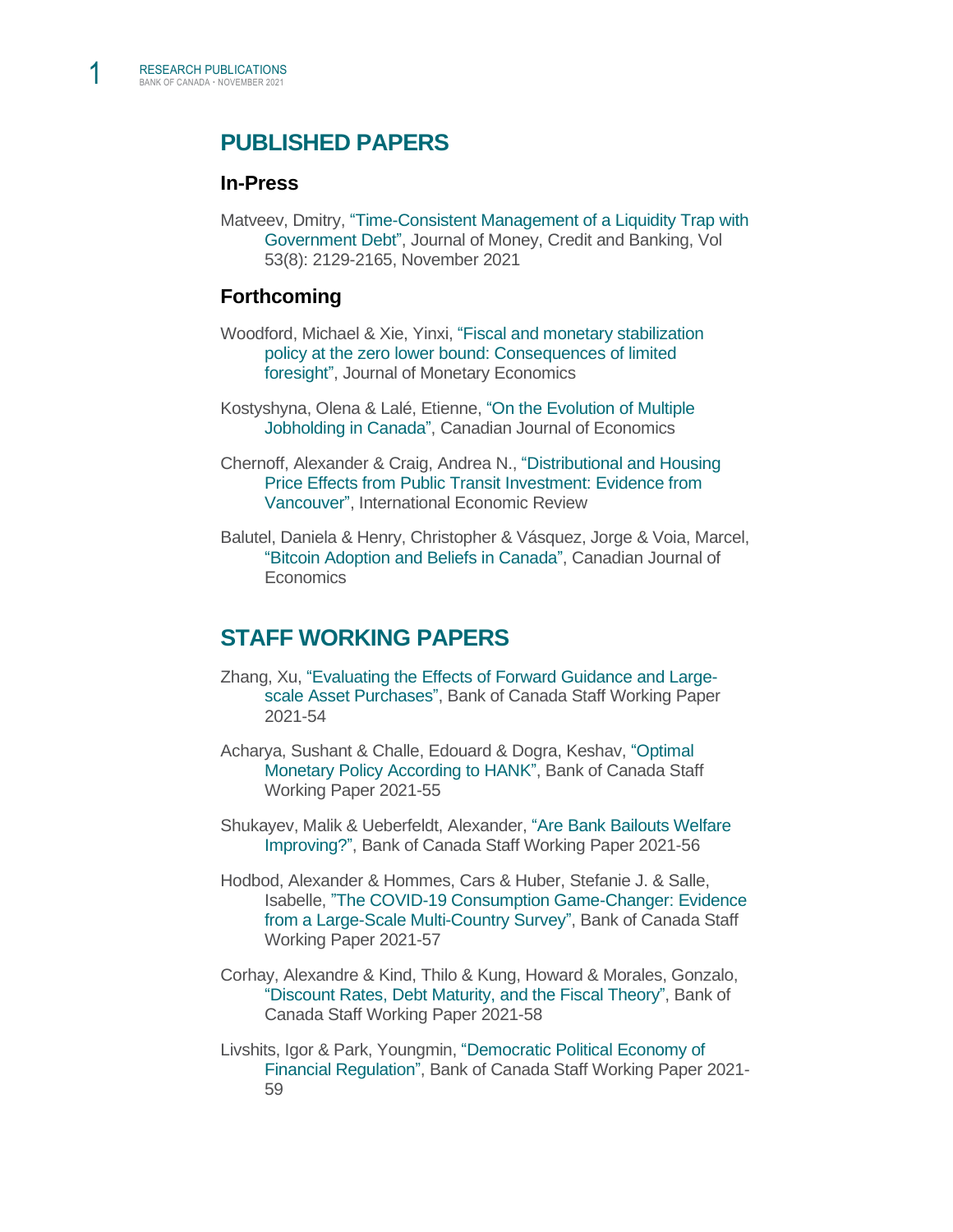- Chen, David Xiao & Friedrich, Christian, ["The Countercyclical Capital](https://www.bankofcanada.ca/2021/11/staff-working-paper-2021-61/)  [Buffer and International Bank Lending: Evidence from Canada",](https://www.bankofcanada.ca/2021/11/staff-working-paper-2021-61/) Bank of Canada Staff Working Paper 2021-61
- Cao, Jin & Dinger, Valeriya & Gómez, Tomás & Gric, Zuzana & Hodula, Martin & Jara, Alejandro & Juelsrud, Ragnar & Liaudinskas, Karolis & Malovaná, Simona & Terajima, Yaz, ["Monetary Policy](https://www.bankofcanada.ca/2021/11/staff-working-paper-2021-62/)  [Spillover to Small Open Economies: Is the Transmission Different](https://www.bankofcanada.ca/2021/11/staff-working-paper-2021-62/)  [under Low Interest Rates?",](https://www.bankofcanada.ca/2021/11/staff-working-paper-2021-62/) Bank of Canada Staff Working Paper 2021-62

# **STAFF DISCUSSION PAPERS**

McDaniels, Karim & Palesch, Nico & Suri, Sanjam & Quiviger, Zacharie & Walsh, John, ["Updated Methodology for Assigning Credit](https://www.bankofcanada.ca/2021/11/staff-discussion-paper-2021-16/)  [Ratings to Sovereigns",](https://www.bankofcanada.ca/2021/11/staff-discussion-paper-2021-16/) Bank of Canada Staff Discussion Paper 2021-16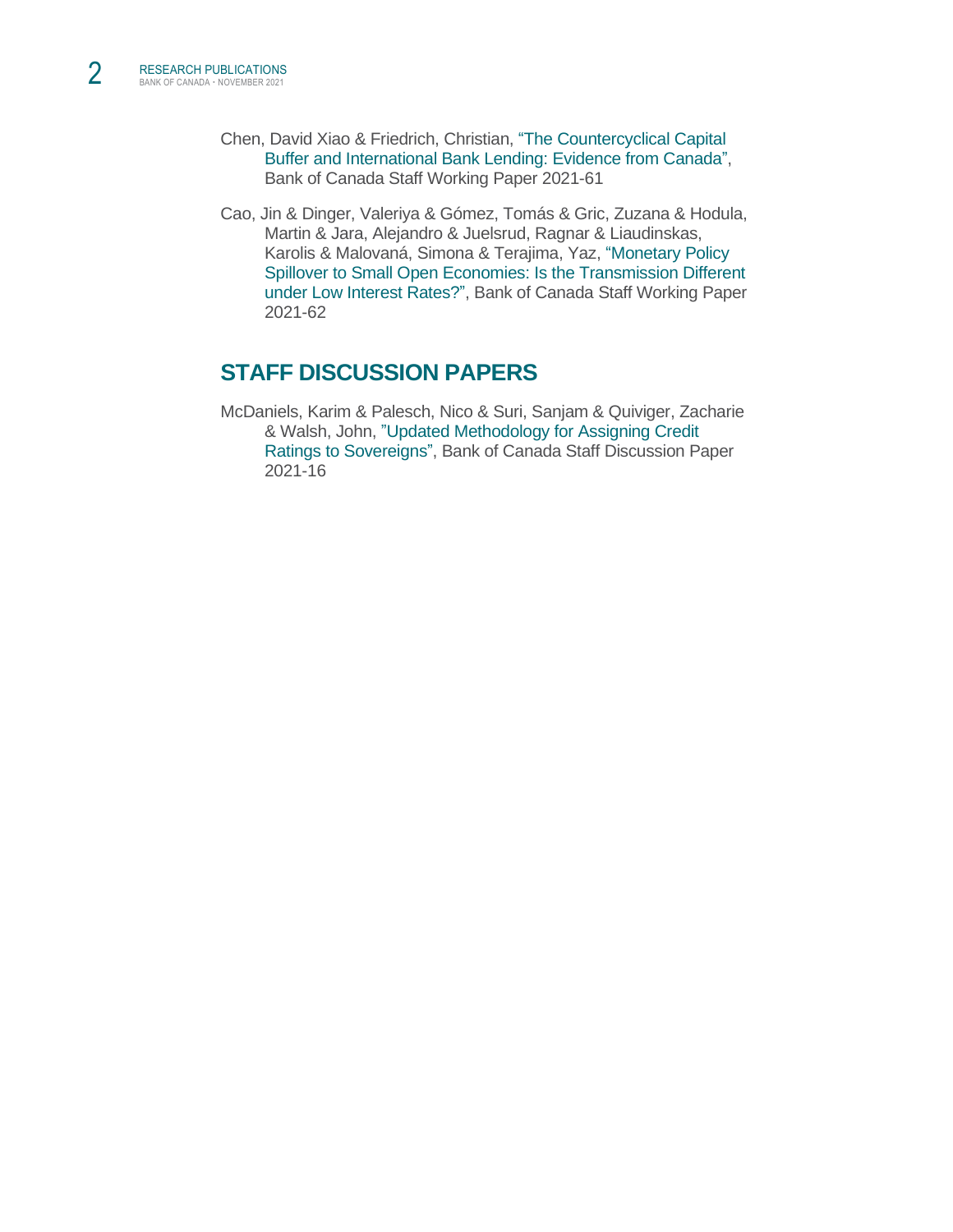# **ABSTRACTS**

#### *[Time-Consistent Management of a Liquidity Trap with](https://onlinelibrary.wiley.com/doi/10.1111/jmcb.12820)  [Government Debt](https://onlinelibrary.wiley.com/doi/10.1111/jmcb.12820)*

I show that debt maturity considerations affect the optimal conduct of monetary and fiscal policy in the presence of lower bound episodes. I consider a New Keynesian model where the lower bound on nominal interest rates binds occasionally. I study optimal monetary and fiscal policy under discretion, characterizing the strategic use of government debt as a tool to affect expectations of real interest rates and inflation. During lower bound episodes, the presence of long-term bonds makes it optimal to temporarily consolidate debt. In addition, the long-run level of debt increases with both the likelihood of reaching the lower bound and the maturity of debt.

#### *Fiscal and monetary [stabilization policy at the zero lower bound:](https://www.sciencedirect.com/science/article/pii/S0304393221001240)  [Consequences of limited foresight](https://www.sciencedirect.com/science/article/pii/S0304393221001240)*

This paper reconsiders the degree to which macroeconomic stabilization is possible when the zero lower bound is a relevant constraint on the effectiveness of conventional monetary policy, under an assumption of bounded rationality. In particular, we reconsider the potential role of countercyclical fiscal transfers as a tool of stabilization policy. Because Ricardian Equivalence no longer holds when planning horizons are finite (even when relatively long), we find that fiscal transfers can be a powerful tool to reduce the contractionary impact of an increased financial wedge during a crisis, and can even make possible complete stabilization of both aggregate output and inflation under certain circumstances, despite the binding lower bound on interest rates. However, the power of such policies depends on the degree of monetary policy accommodation. We also show that a higher level of welfare is generally possible if both monetary and fiscal authorities commit themselves to historydependent policies in the period after the financial disturbance that causes the lower bound to bind has dissipated.

#### *[On the Evolution of Multiple Jobholding in Canada](https://papers.ssrn.com/sol3/papers.cfm?abstract_id=3357588)*

The number of workers who hold more than one job (a.k.a. multiple jobholders) has increased spectacularly in Canada since the mid-1970s – it has been multiplied by almost three. In this paper, we document this historical change and provide a comprehensive account of its dynamics. To this end, we use restricted-access panel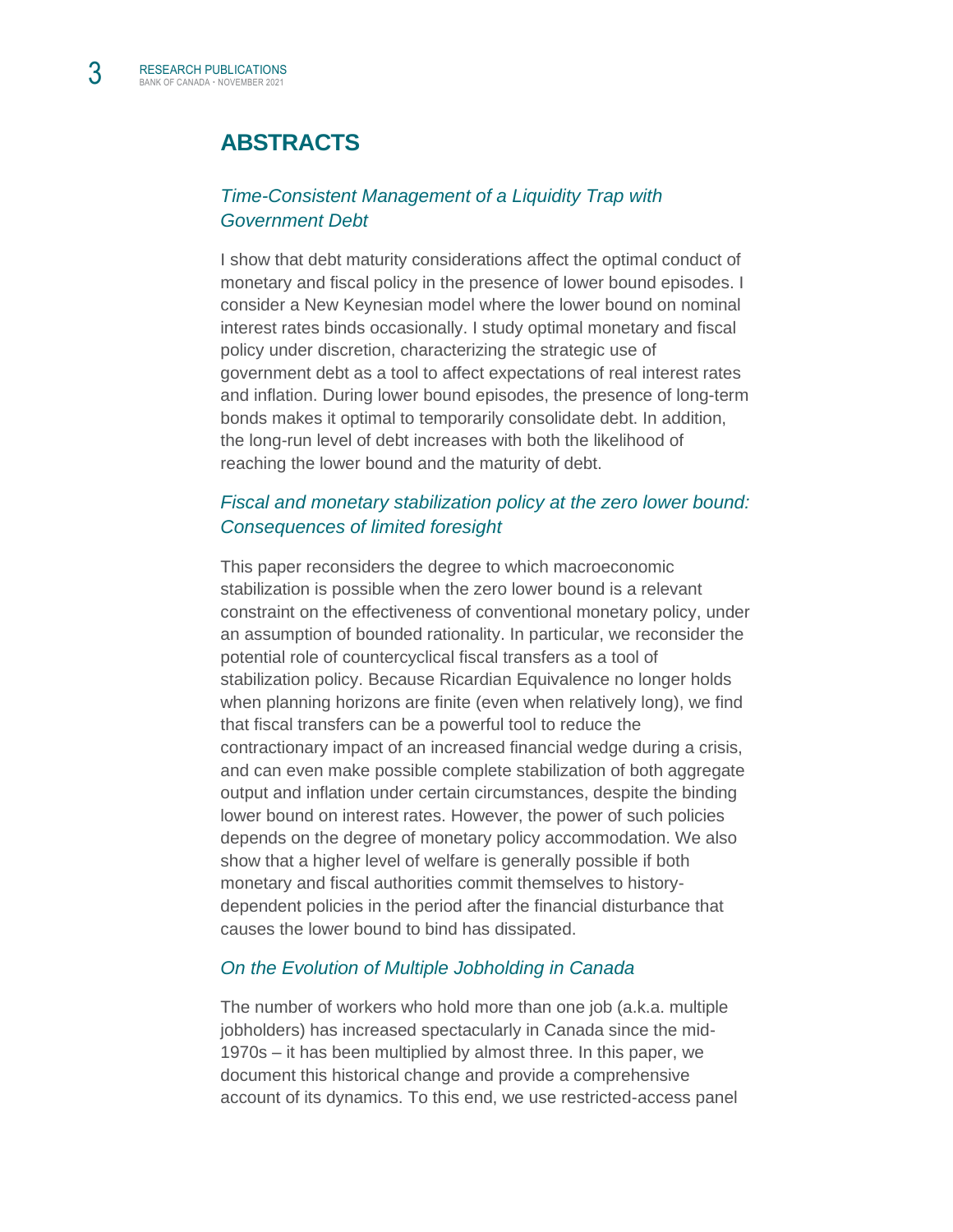micro-data from the Canadian labour force survey to construct transition probabilities in and out of multiple jobholding. We analyze these data through the lens of a trend decomposition that separates out the role of worker inflows and outflows. The upward trend in multiple jobholding is chiefly explained by the increased likelihood of single jobholders to pick up second jobs. While economic reasons remain important among the motives that push workers towards multiple jobholding, a more flexible hours schedule in the main job may explain why taking on a second job has become more frequent.

#### *[Distributional and Housing Price Effects from Public Transit](https://onlinelibrary.wiley.com/doi/abs/10.1111/iere.12556)  [Investment: Evidence from Vancouver](https://onlinelibrary.wiley.com/doi/abs/10.1111/iere.12556)*

We estimate a residential sorting model using microdata to study an expansion of the Vancouver rapid transit network. Our results indicate that many aspects of household preferences were stable over time; however, preferences for transit access became more homogeneous with respect to income. Simulations show that these preference changes, along with endogenous housing appreciation and rising income levels in connected neighborhoods, result in larger benefits for higher-income households. This distributional pattern is driven by the gains of households working in pre-connected neighborhoods. In contrast, the benefits to those working in newly connected neighborhoods disproportionately favor lower-income households.

#### *[Bitcoin Adoption and Beliefs in Canada](https://www.bankofcanada.ca/2021/11/staff-working-paper-2021-60/)*

We develop a tractable model of Bitcoin adoption with network effects and social learning, which we then connect to unique data from the Bank of Canada's Bitcoin Omnibus Survey for the years 2017 and 2018. The model determines how the probability of Bitcoin adoption depends on (1) network effects; (2) individual learning effects; and (3) social learning effects. After accounting for the endogeneity of beliefs, we find that both network effects and individual learning effects have a positive and significant direct impact on Bitcoin adoption, whereas the role of social learning is to ameliorate the marginal effect of the network size on the likelihood of adoption. In particular, in 2017 and 2018, a one percentage point increase in the network size increased the probability of adoption by 0.45 and 0.32 percentage points, respectively. Similarly, a one percentage point increase in Bitcoin beliefs increased the probability of adoption by 0.43 and 0.72 percentage points. Our results suggest that network effects, individual learning, and social learning were important drivers of Bitcoin adoption in 2017 and 2018 in Canada.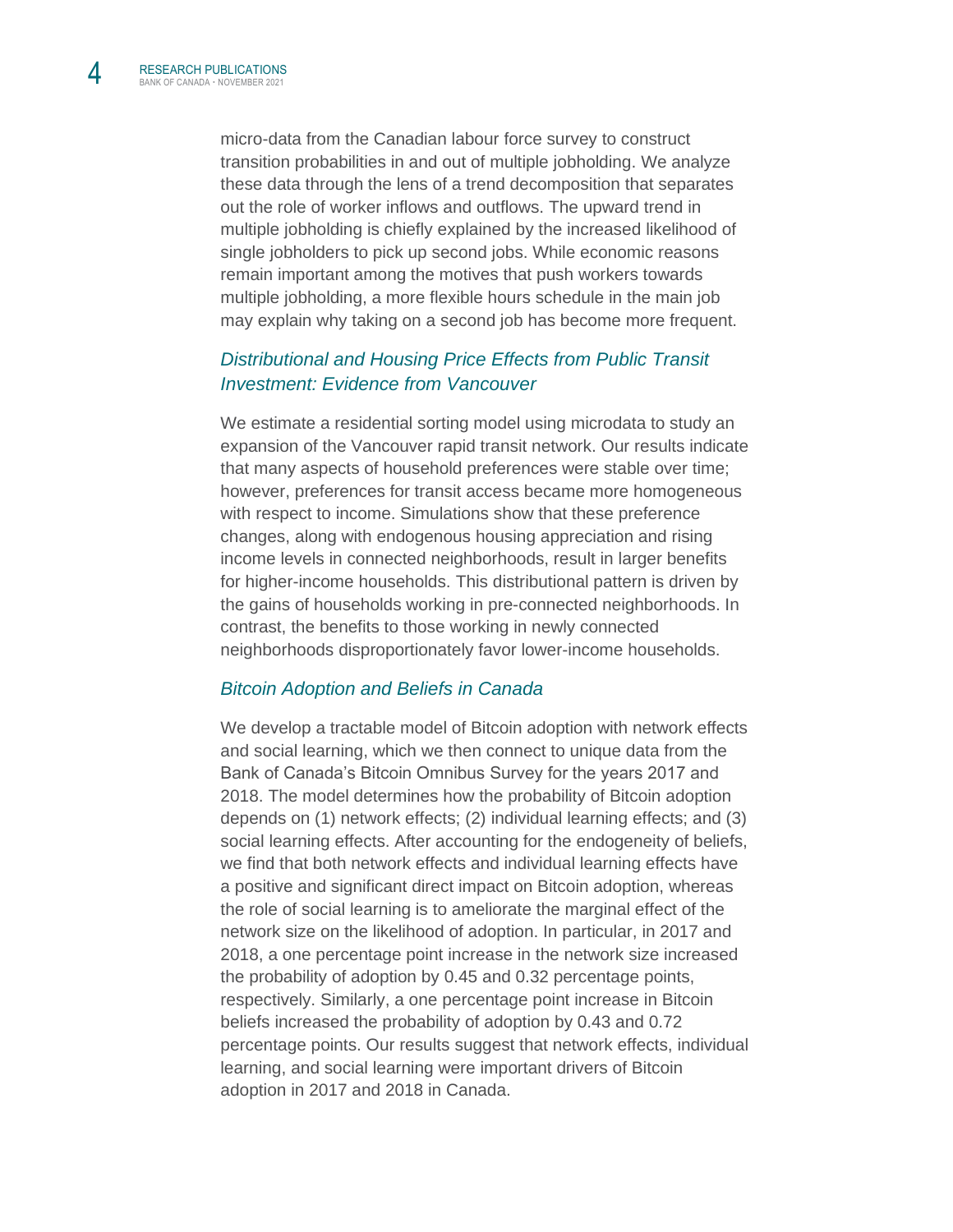#### *[Evaluating the Effects of Forward Guidance and Large-scale](https://www.bankofcanada.ca/2021/11/staff-working-paper-2021-54/)  [Asset Purchases](https://www.bankofcanada.ca/2021/11/staff-working-paper-2021-54/)*

This paper evaluates the effects of forward guidance and large-scale asset purchases (LSAP) when the nominal interest rate reaches the zero lower bound. I investigate the effects of the two policies in a dynamic new Keynesian model with financial frictions adapted from Gertler and Karadi (2011, 2013), with changes implemented so that the framework delivers realistic predictions for the effects of each policy on the entire yield curve. I then match the change that the model predicts would arise from a linear combination of the two shocks with the observed change in the yield curve in a 30-minute window around Federal Reserve announcements, allowing me to identify the separate contributions of each shock to the effects of the announcement. My estimates imply that LSAP was more important in influencing output and inflation than forward guidance.

#### *[Optimal Monetary Policy According to HANK](https://www.bankofcanada.ca/2021/11/staff-working-paper-2021-55/)*

We study optimal monetary policy in an analytically tractable Heterogeneous Agent New Keynesian model with rich cross-sectional heterogeneity. Optimal policy differs from that in a representative agent model because monetary policy can affect consumption inequality by reducing both idiosyncratic consumption risk and the inequality that arises from households' unequal exposures to aggregate shocks. Simple target criteria summarize the planner's tradeoff between consumption inequality, productive efficiency and price stability. Mitigating consumption inequality requires putting some weight on stabilizing the level of output and correspondingly reducing the weights on the output gap and the price level relative to an economy without inequality.

#### *[Are Bank Bailouts Welfare Improving?](https://www.bankofcanada.ca/2021/11/staff-working-paper-2021-56/)*

The financial sector bailouts seen during the Great Recession generated substantial opposition and controversy. We assess the welfare benefits of government-funded emergency support to the financial sector, taking into account its effects on risk-taking incentives. In our quantitative general equilibrium model, the financial crisis probability depends on financial intermediaries' balance sheet choices, influenced by capital adequacy constraints and ex ante known emergency support provisions. These policy tools interact to make financial sector bailouts welfare improving when capital adequacy constraints are consistent with the current Basel III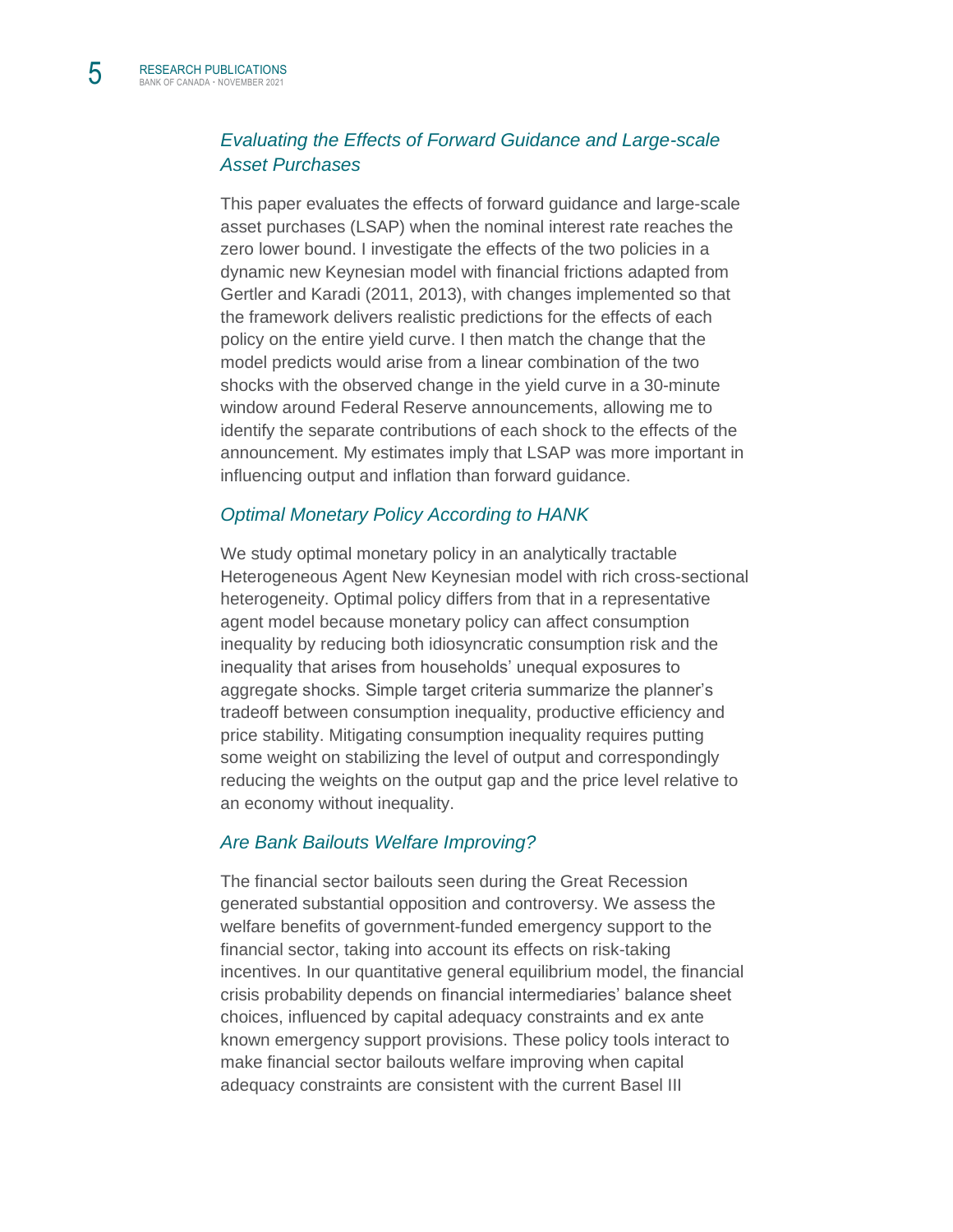regulation, but potentially welfare decreasing with looser capital adequacy regulation existing before the Great Recession.

#### *[The COVID-19 Consumption Game-Changer: Evidence from a](https://www.bankofcanada.ca/2021/11/staff-working-paper-2021-57/)  [Large-Scale Multi-Country Survey](https://www.bankofcanada.ca/2021/11/staff-working-paper-2021-57/)*

Prospective economic developments depend on the behavior of consumer spending. A key question is whether private expenditures recover once social distancing restrictions are lifted or whether the COVID-19 crisis had a sustained impact on consumer confidence, preferences, and hence, spending. The elongated and profound experience of the COVID-19 crisis may durably affect consumer preferences. We conducted a representative consumer survey in five European countries in summer 2020 after the release of the first wave's lockdown restrictions. We document the underlying reasons for households' reduction in consumption in five key sectors: tourism, hospitality, services, retail, and public transports. We identify a large confidence shock in the Southern European countries and a shift in consumer preferences in the Northern European countries, particularly among high-income earners. We conclude that the COVID-19 experience has altered consumer behavior and that longterm sectoral consumption shifts may occur.

#### *[Discount Rates, Debt Maturity, and the Fiscal Theory](https://www.bankofcanada.ca/2021/11/staff-working-paper-2021-58/)*

This paper examines how the transmission of government portfolio risk arising from maturity operations depends on the stance of monetary/fiscal policy. Accounting for risk premia in the fiscal theory allows the government portfolio to affect the expected inflation, even in a frictionless economy. The effects of maturity rebalancing on expected inflation in the fiscal theory directly depend on the conditional nominal term premium, giving rise to an optimal debt maturity policy that is state dependent. In a calibrated macro-finance model, we demonstrate that maturity operations have sizable effects on expected inflation and output through our novel risk transmission mechanism.

#### *[Democratic Political Economy of Financial Regulation](https://www.bankofcanada.ca/2021/11/staff-working-paper-2021-59/)*

This paper offers a simple theory of inefficiently lax financial regulation arising as an outcome of a democratic political process. Lax financial regulation encourages some banks to issue risky residential mortgages. In the event of an adverse aggregate housing shock, these banks fail. When banks do not fully internalize the losses from such failure (due to limited liability), they offer mortgages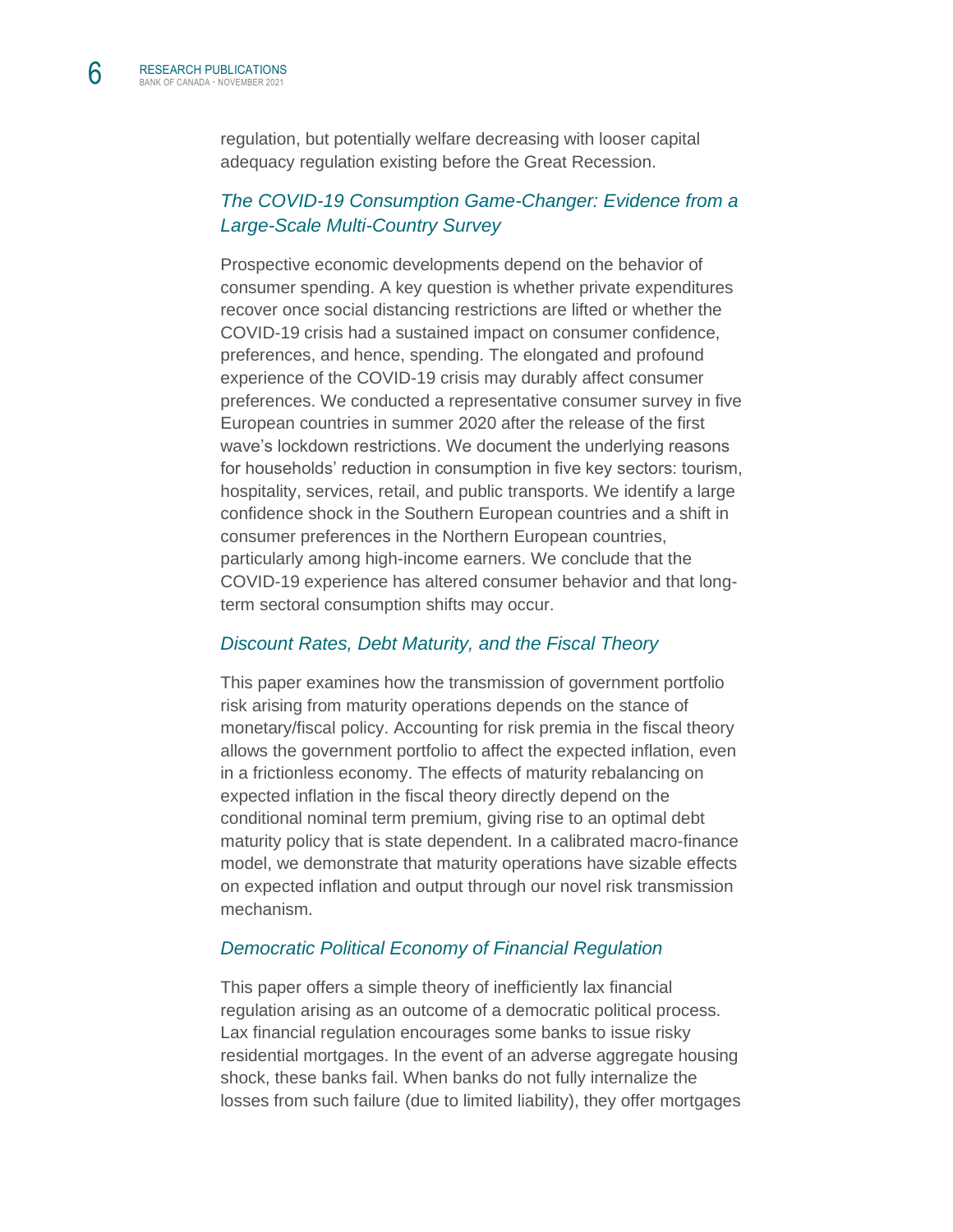at less than actuarially fair interest rates. This opens the door to home ownership for young, low net-worth individuals. In turn, the additional demand from these new home-buyers drives up house prices. This leads to a non-trivial distribution of gains and losses from lax regulation among households. On the one hand, renters and individuals with large non-housing wealth suffer from the fragility of the banking system. On the other hand, some young, low net-worth households are able to get a mortgage and buy a house, and current (old) home-owners benefit from the increase in the price of their houses. When these latter two groups, who benefit from the lax regulation, constitute a majority of the voting population, then regulatory failure can be an outcome of the democratic political process.

#### *[The Countercyclical Capital Buffer and International Bank](https://www.bankofcanada.ca/2021/11/staff-working-paper-2021-61/)  [Lending: Evidence from Canada](https://www.bankofcanada.ca/2021/11/staff-working-paper-2021-61/)*

We examine the impact of the recently introduced Basel III countercyclical capital buffer (CCyB) on foreign lending activities of Canadian banks. Using panel data for the six largest Canadian banks and their foreign activities in up to 94 countries, we explore the variation in CCyB rates across countries to overcome the identification challenge associated with limited time-series evidence on the use of the CCyB in individual jurisdictions. Our main sample focuses on the period from 2013Q2 to 2019Q3, when CCyB rates experienced a prolonged tightening cycle. We show that in response to a 1-percentage-pointtightening announcement in a foreign CCyB, the growth rate of cross-border lending between Canadian banks' head offices and borrowers in CCyB-implementing countries decreases by between 12 and 17 percentage points. Most importantly, due to the CCyB's unique reciprocity rule, which also subjects foreign banks to domestic regulation, the direction of this effect differs from that of other forms of foreign capital regulation that have been previously examined in the literature. When investigating the underlying transmission channels of a CCyB change, we find that, in particular, large banks are more able than small banks to shield their cross-border lending against the impact of foreign CCyB changes. Finally, when focusing on the loosening cycle in CCyB rates that emerged in early 2020, we show that our findings on the differential effects for large and small banks also carry over to the COVID-19 episode—a time when various jurisdictions rapidly released their CCyBs to stabilize their banks' lending activities.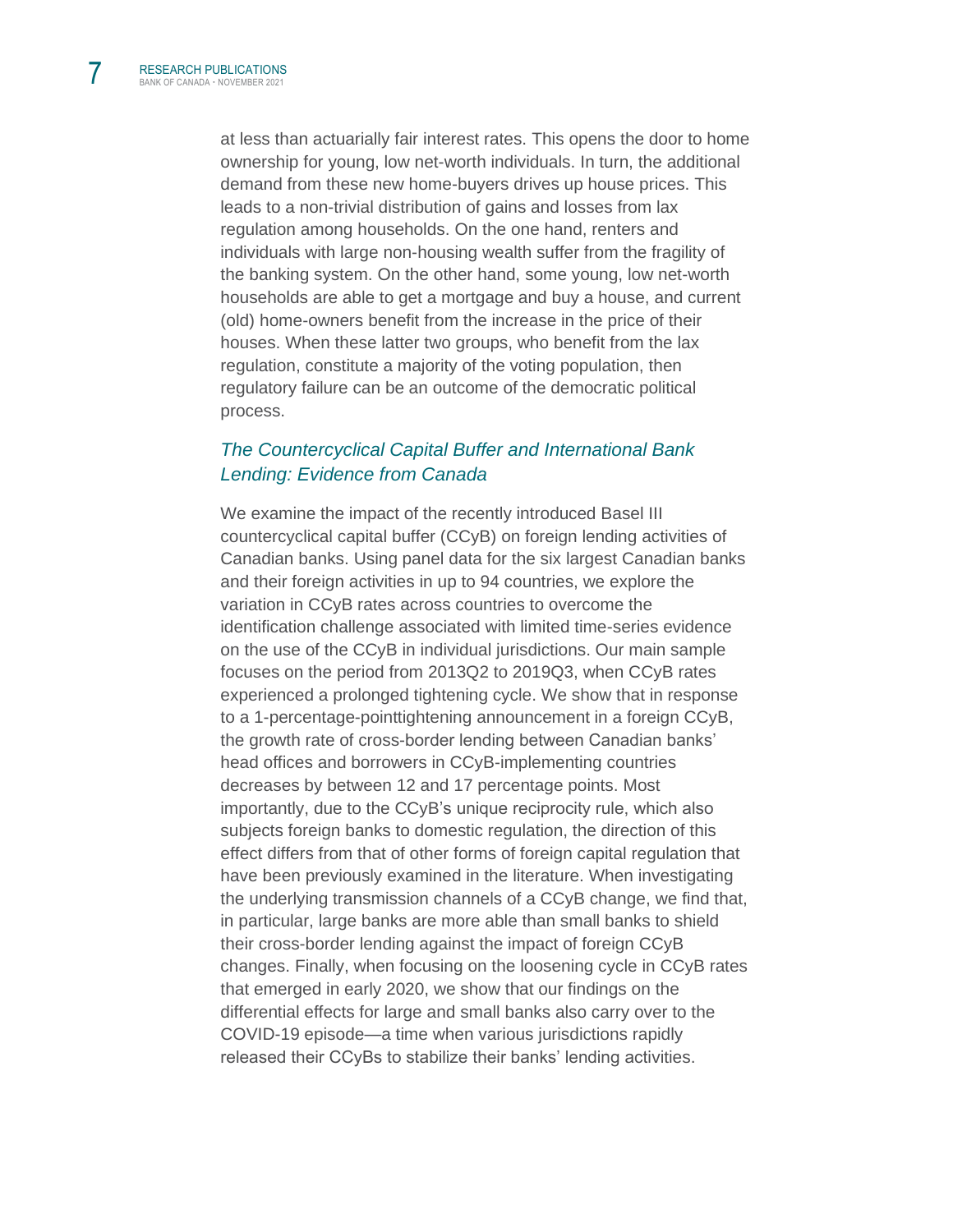#### *[Monetary Policy Spillover to Small Open Economies: Is the](https://www.bankofcanada.ca/2021/11/staff-working-paper-2021-62/)  [Transmission Different under Low Interest Rates?](https://www.bankofcanada.ca/2021/11/staff-working-paper-2021-62/)*

We explore the impact of low and negative monetary policy rates in core world economies on bank lending in four small open economies—Canada, Chile, the Czech Republic and Norway— using confidential bank-level data. Our results show that the impact on lending in these small open economies depends on the interest rate level in the core. When interest rates are high, monetary policy cuts in core economies can reduce credit supply in small open economies. In contrast, when interest rates in core economies are low, further expansionary monetary policy increases lending in small open economies, consistent with an international bank lending channel. These results have important policy implications, suggesting that central banks in small open economies should watch for the impact of potential regime switches in core economies' monetary policy when rates shift to and from the very low end of the distribution.

#### *[Updated Methodology for Assigning Credit Ratings to](https://www.bankofcanada.ca/2021/11/staff-discussion-paper-2021-16/)  [Sovereigns](https://www.bankofcanada.ca/2021/11/staff-discussion-paper-2021-16/)*

The investment of foreign exchange reserves or other asset portfolios requires an assessment of the credit quality of investment counterparties. Traditionally, foreign exchange reserve and other asset managers relied on credit rating agencies (CRAs) as the main source of information for credit assessments. In October 2010, the Financial Stability Board issued principles to reduce reliance on CRA ratings in standards, laws and regulations, in support of financial stability. Moreover, best practices in the asset management industry suggest that investors should understand the credit risks they are exposed to and, more broadly, that they should rely on internal credit assessments to inform investment decisions. In support of these objectives, the Bank of Canada first published its sovereign rating methodology in 2017. It provided a detailed technical description of the process developed to assign internal credit ratings to sovereigns, using only publicly available data.

This publication updates the internal sovereign rating methodology to stay abreast of evolving best practices and leverage internal experience. This updated methodology proposes three key innovations: (i) a new approach to assessing a sovereign's fiscal position, (ii) adjustments to the approach to assessing monetary policy flexibility and (iii) the explicit consideration of climaterelated factors.